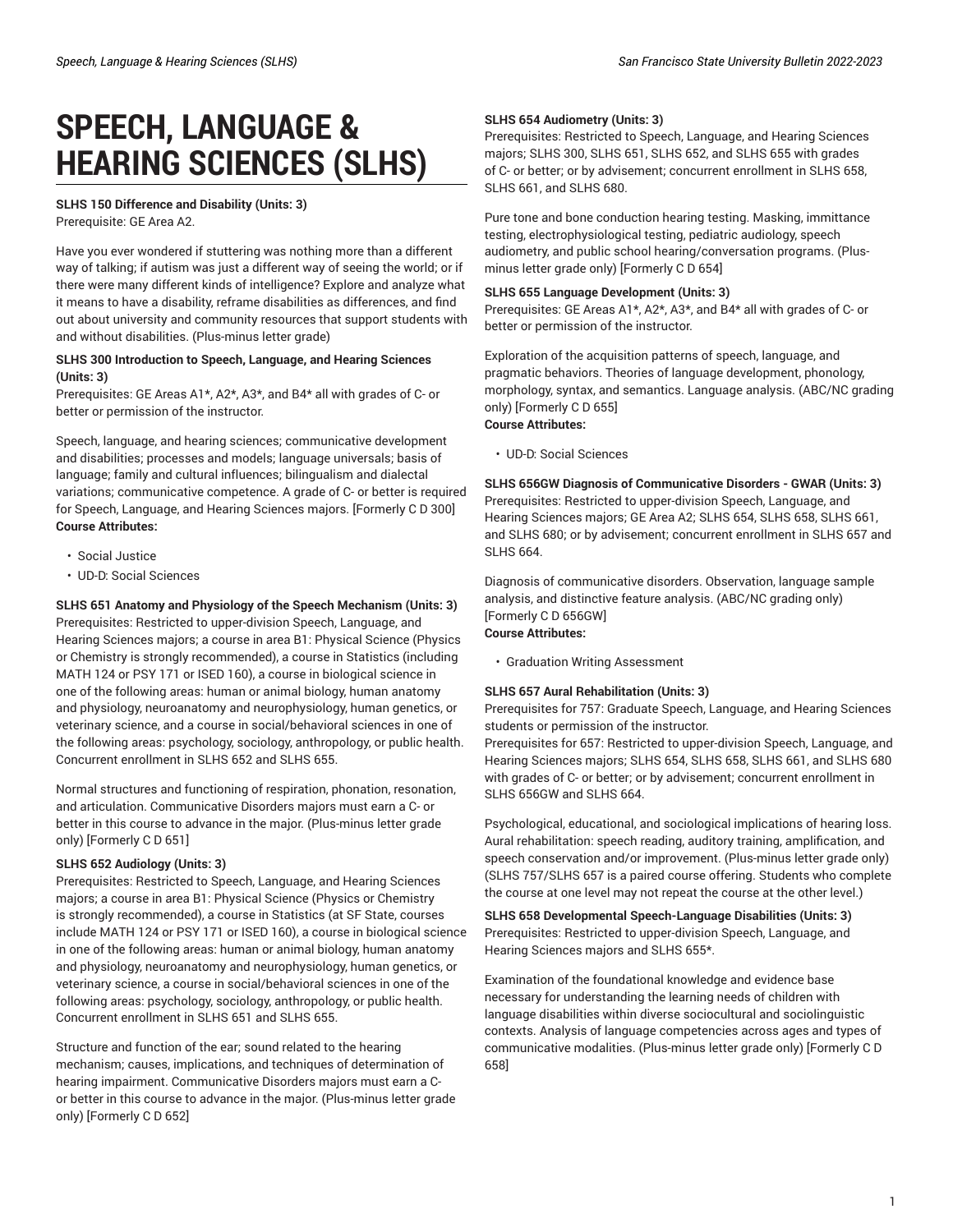# **SLHS 659 Articulatory and Phonological Disorders (Units: 3)**

Prerequisites: Restricted to upper-division Speech, Language, and Hearing Sciences majors; SLHS 656GW, SLHS 657, and SLHS 664 with grades of C- or higher; or by advisement; concurrent enrollment in SLHS 663 and SLHS 668.

Disordered articulation; accent/dialectal differences; normal phonological processes; phonological disorders and distinctive features. Practicum for diagnosis and therapy for articulation, phonological, and accent problems. (Plus-minus letter grade only) [Formerly C D 659]

# **SLHS 661 Neurolinguistics (Units: 3)**

Prerequisites: Restricted to upper-division Speech, Language, and Hearing Sciences majors; SLHS 300, SLHS 651, SLHS 652, and SLHS 655 with grades of C- or better; concurrent enrollment in SLHS 652, SLHS 658, and SLHS 680.

Cortical and subcortical components of language processing; current research on the central nervous system and its application to speech, language, and hearing. (Plus-minus letter grade only) [Formerly C D 661]

# **SLHS 662 Aural Rehabilitation and Audiometry (Units: 3)**

Prerequisites: Restricted to upper-division Speech, Language, and Hearing Sciences majors and SLHS 656GW.

A seminar on the psychological, educational, and sociological implications of hearing loss with a focus on the basic principles of audiometry including pure tone air and bone conduction testing. Additional topics include speech audiometry, masking, pediatric evaluations, immittance audiometry, and neurophysiological measures of hearing. Aural Rehabilitation, including speech reading, auditory training, amplification, and speech conservation and/or improvement will be discussed for both adults and children. (Plus-minus letter grade only) [Formerly C D 662]

## **SLHS 663 Introduction to Augmentative and Alternative Communication (Units: 3)**

Prerequisites: Restricted to upper-division Speech, Language, and Hearing Sciences majors; SLHS 656GW, SLHS 657, and SLHS 664; or by advisement; concurrent enrollment in SLHS 659 and SLHS 668.

Introduction and applied experiences with augmentative and alternative communication including low- and hi-tech systems. Assessment, team collaboration, funding, and use of AAC such as designing systems that meet functional communication needs. (Plus-minus letter grade only) [CSL may be available] [Formerly C D 663]

## **SLHS 664 Clinical Phonetics (Units: 3)**

Prerequisites: Restricted to upper-division Speech, Language, and Hearing Sciences majors; SLHS 654, SLHS 658, SLHS 661, and SLHS 680; concurrent enrollment in SLHS 657 and SLHS 656GW.

Speech sounds of American English and the development of phonology. IPA transcription experience applied with regard to human diversity. Not open to students who have taken COMM 410. (Plus-minus letter grade only) [Formerly C D 664]

## **SLHS 668 Typical and Atypical Social Communication Development (Units: 3)**

Prerequisites: Restricted to upper-division Speech, Language, and Hearing Sciences major; completion of SLHS 656GW, SLHS 664, and SLHS 753; or by advisement; concurrent enrollment in SLHS 659 and SLHS 663 required.

Exploration of the typical and atypical development of language use in social contexts, including expressing communicative intent, engaging in conversation and extended discourse, and cultural participation. Pragmatic and discourse analysis of talk in everyday interactions involving children. Diagnostic and intervention strategies. (Plus-minus letter grade only) [Formerly C D 668]

## **SLHS 680 Practicum in Communication Therapy (Unit: 1)**

Prerequisites: Restricted to Speech, Language, and Hearing Sciences majors; concurrent enrollment in SLHS 654 for undergraduate students.

Supervised clinical experiences in communication rehabilitation for communicative disorders.

May be repeated for a total of 10 units. Type of experience and number of units determined by advisement. (Plus-minus letter grade, RP) [Formerly C D 680]

## **SLHS 699 Independent Study in Speech, Language, and Hearing Sciences (Units: 1-3)**

Prerequisite: Upper-division standing or permission of the instructor.

Study of a particular problem under the direction of a member of the department. Enrollment by petition approved by the instructor, adviser, and department chair. Open to regularly enrolled students only. [Formerly C D 699]

## **SLHS 701 Culturally and Linguistically Responsive Practices in Speech, Language, and Hearing Sciences (Units: 3)**

Prerequisite: Restricted to graduate Speech, Language, and Hearing Sciences students or permission of the instructor.

Engage in a critical exploration of issues related to speech, language, and communication services for children from diverse backgrounds. Understand the equity issues impacting the referral, identification, and educational placement of children from minority communities. Develop knowledge and skills for the provision of effective, evidence-based, and culturally and linguistically responsive assessment and intervention services. (Plus-minus letter grade only) [CSL may be available] [Formerly C D 701]

## **SLHS 702 Social Communication Development (Units: 3)**

Prerequisite: Restricted to graduate Speech, Language, and Hearing Sciences students.

Issues related to social-communication development and disabilities, with a focus on autism and issues of neurodiversity. Develop knowledge and skills for the provision of effective, evidence-based, and culturally and linguistically responsive assessment, intervention counseling, and advocacy services. (Plus-minus letter grade only) [Formerly SLHS 715]

## **SLHS 703 Research Methods, Evidence-Based Practices, and Professional Issues (Units: 3)**

Prerequisite: Restricted to graduate Speech, Language and Hearing Sciences students or permission of the instructor.

In-depth exploration of the methods and procedures of clinical research and evidence-based practices. Examination of quantitative, qualitative, and mixed-methods research designs, within the context of clinical documentation. (Plus-minus letter grade only)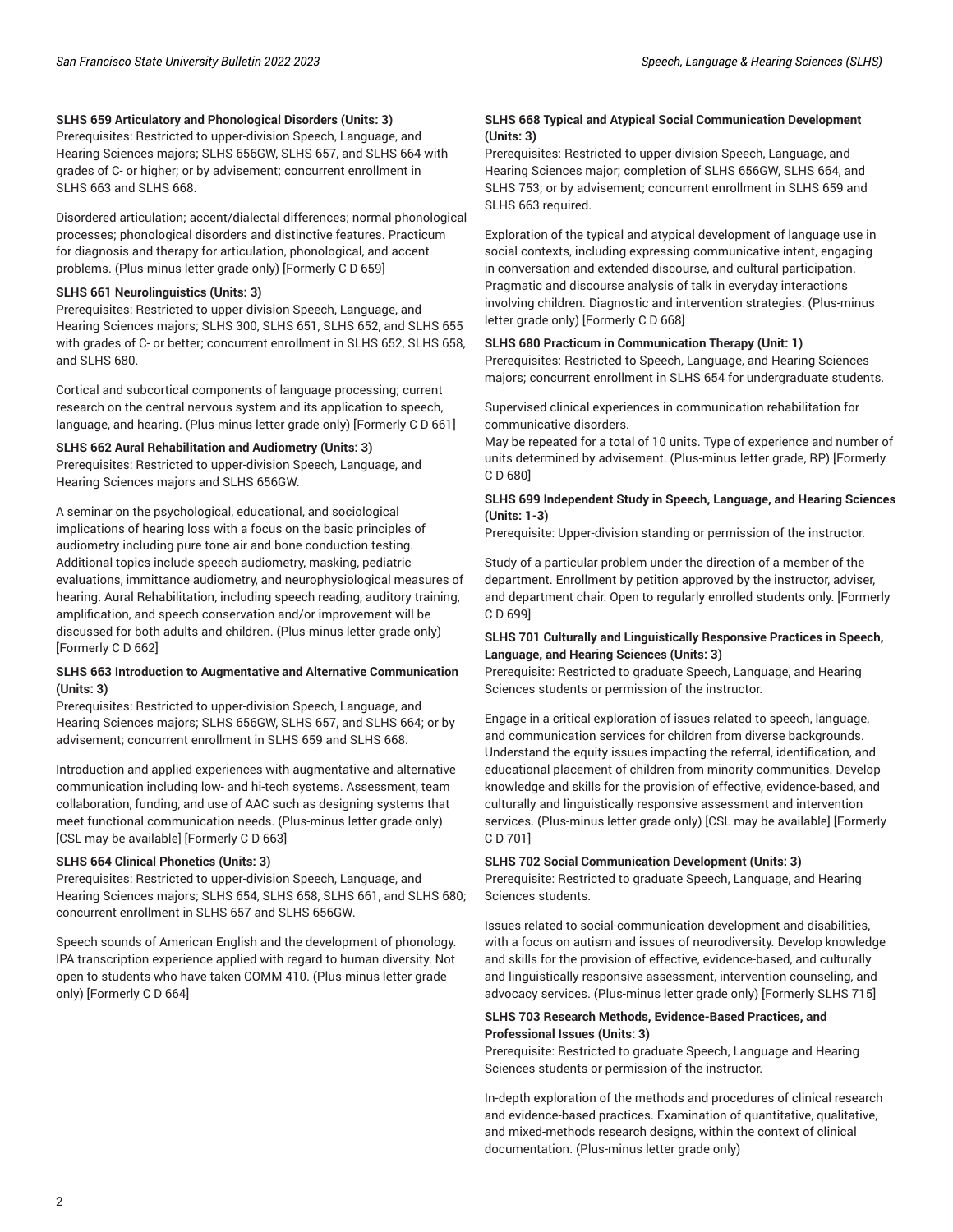## **SLHS 706 Counseling in Communicative Disorders (Units: 3)** Prerequisites: SLHS 701, SLHS 708, and SLHS 709.

Exploration of the interpersonal, sociocultural, psychological, and socialemotional dimensions of working with persons with communicative disabilities and their families. Examination of the therapeutic relationship and the facilitation of the clients' wellness through the lifespan. Focus on the professionals' own sense of wellness and fulfillment in the workplace. Study of skills essential to counseling, including the investigation of wellness in self and others, engagement in deep listening, offering therapeutic responses, and facilitating clients' informed decision making and active participation in their own care. (Plus-minus letter grade only) [Formerly C D 706]

## **SLHS 707 Serving School Communities in Speech, Language, and Hearing Sciences (Units: 3)**

Prerequisite: Graduate Speech, Language, and Hearing Sciences students or permission of the instructor.

Assessment, intervention, and organizational procedures for use with children of various ages with language disorders. (Plus-minus letter grade only) [Formerly C D 707]

## **SLHS 708 Neurogenic Disorders of Language (Units: 3)**

Prerequisite: Restricted to graduate Speech, Language, and Hearing Sciences students or permission of the instructor.

Theories and methods of assessment and rehabilitation of adults with aphasia; focus on the nature, diagnosis, and treatment of aphasia, bilingual aphasia, and primary progressive aphasia. (Plus-minus letter grade only) [Formerly C D 708]

#### **SLHS 709 Speech Sound Production (Units: 3)**

Prerequisite: Graduate Speech, Language, and Hearing Sciences students.

Development, differential diagnosis, and management of disorders in speech sound production in children, including articulation, motor planning and execution, phonology, and accent modification. (Plus-minus letter grade only) [Formerly C D 709]

## **SLHS 710 Seminar in Dysphagia (Units: 3)**

Prerequisite: Graduate standing or consent of the instructor.

Nature, etiology, and physiology of normal and abnormal patterns of swallowing across the lifespan, with emphasis on the adult population. Clinical swallowing assessment, modified barium swallow study, and therapeutic intervention for dysphagia. Treatment and clinical decisionmaking emphasized. (Plus-minus letter grade only) [Formerly C D 710]

## **SLHS 711 Seminar in Therapy for Functional Communicative Disorders (Unit: 1)**

Prerequisites: Restricted to graduate Speech, Language, and Hearing Sciences students; concurrent enrollment in SLHS 880.

Communication therapy, functional speech, and language disorders: articulation, delayed speech, and stuttering. Repeated with variable clinic experiences. Units co-vary with the frequency of client-staff conference and time delivering more complex therapeutic treatment. May be repeated for a total of 4 units. (Plus-minus letter grade only) [Formerly C D 711]

## **SLHS 712 Internship Workshop Seminar: Communicative Disabilities (Unit: 1)**

Prerequisites: Graduate Speech, Language, and Hearing Sciences students; concurrent enrollment in SLHS 882.

Seminar and peer discussion during school or non-school intern placement. Review of clinical practices related to speech-language pathology in the evaluation, intervention, and interaction and personal qualities in the treatment of clients/patients. (Plus-minus letter grade only) [Formerly C D 712]

# **SLHS 713 Seminar in Therapy (Unit: 1)**

Prerequisite: Graduate standing or permission of the instructor.

Communication therapy with speech and language disorders. May be repeated for up to 9 units with additional clinic experiences. (Plus-minus letter grade only.) [Formerly C D 713]

## **SLHS 714 Interprofessional Education & Family-Centered Practice (Unit: 1)**

Prerequisite: Restricted to graduate Speech, Language, and Hearing Sciences students.

Seminar and discussion integrating graduate program first-year clinical training and academic coursework in the context of Interprofessional, team-based collaborative practice. [Formerly SLHS 725]

#### **SLHS 754 Voice and Resonance (Units: 3)**

Prerequisites: Restricted to graduate Speech, Language, and Hearing Sciences students.

Knowledge and skills in assessment across the lifespan for disorders and differences associated with voice and resonance, including respiration, and phonation. (Plus-minus letter grade only) [Formerly SLHS 753]

#### **SLHS 755 Fluency Disorders (Units: 3)**

Prerequisites: Restricted to graduate Speech, Language, and Hearing Sciences students or permission of the instructor.

Causes of stuttering; current theories, evaluations, assessments, and therapies relative to stuttering in children and adults. (Plus-minus letter grade only) [Formerly SLHS 768]

## **SLHS 756 Right Hemisphere Syndrome, TBI, Dementia in Communicative Disabilities (Units: 3)**

Prerequisites: Restricted to graduate Speech, Language, and Hearing Sciences students; SLHS 708; or permission of an adviser.

Discussion of the right hemisphere, brain dysfunction, acquired and traumatic brain injuries, and dementia; an understanding of assessment tools, interpretation of results, report writing and treatment; and different service models. (Plus-minus letter grade only) [Formerly C D 756]

# **SLHS 757 Aural Rehabilitation (Units: 3)**

Prerequisites for 757: Graduate Speech, Language, and Hearing Sciences students or permission of the instructor.

Prerequisites for 657: Restricted to upper-division Speech, Language, and Hearing Sciences majors; SLHS 654, SLHS 658, SLHS 661, and SLHS 680 with grades of C- or better; or by advisement; concurrent enrollment in SLHS 656GW and SLHS 664.

Psychological, educational, and sociological implications of hearing loss. Aural rehabilitation: speech reading, auditory training, amplification, and speech conservation and/or improvement. (Plus-minus letter grade only) (SLHS 757/SLHS 657 is a paired course offering. Students who complete the course at one level may not repeat the course at the other level.)